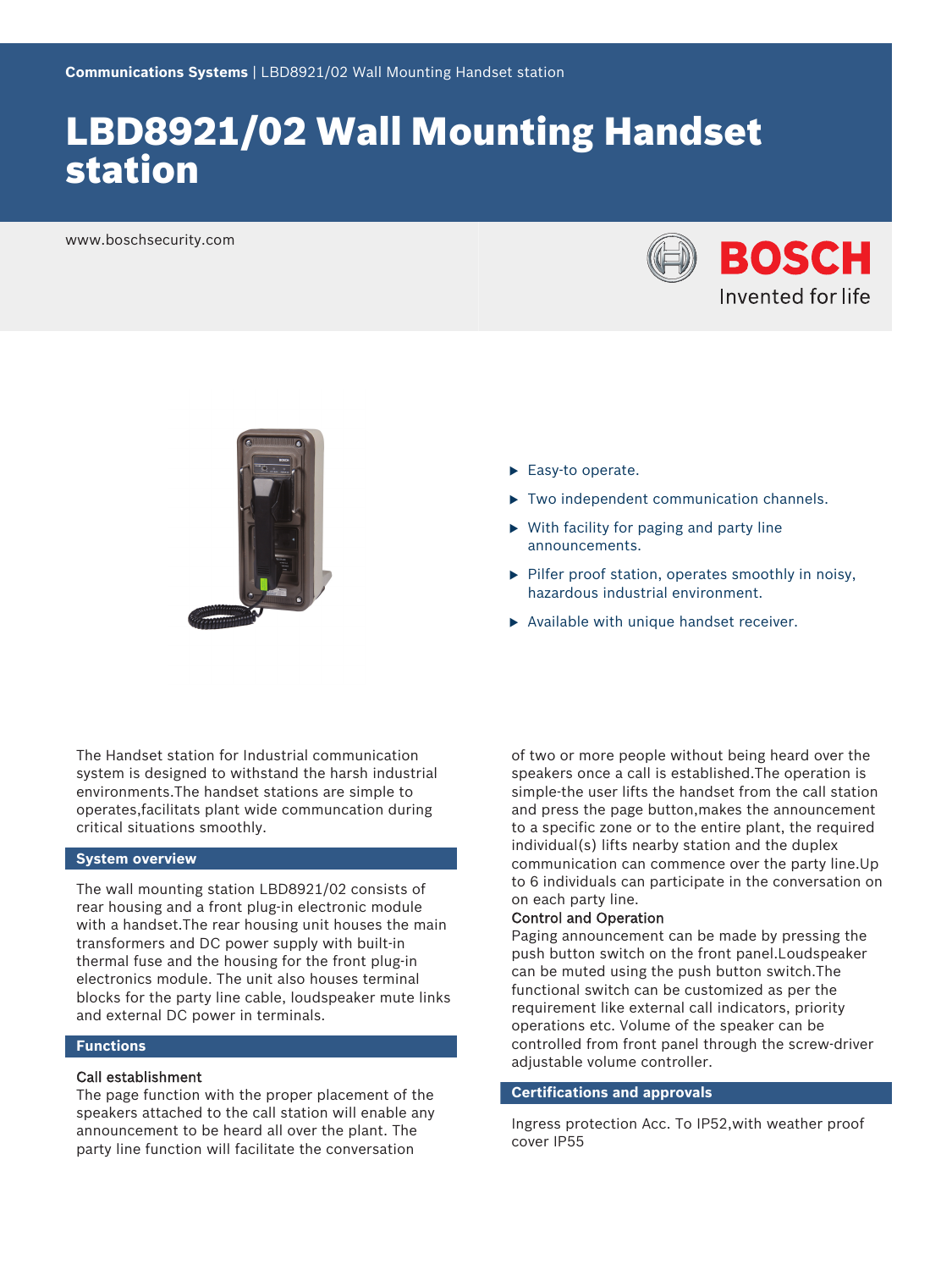## **Installation/configuration notes**

## **Dimension & Mounting Details: LBD8921/02**





# **Parts included**

| Quantity | <b>Components</b>       |
|----------|-------------------------|
| 1        | Power Supply Cord       |
| 1        | Triangular Screw Driver |
|          | User Instructions       |

# **Technical specifications**

| <b>Electrical</b>    |                                                                     |
|----------------------|---------------------------------------------------------------------|
| Power Supply voltage | 220VAC + 10% 50/60Hz or<br>24VDC (110/240VAC tapping on<br>request) |
| Current consumption  | 180 mA at 220VAC, 850 mA at<br>24VDC                                |
| <b>Microphone</b>    |                                                                     |
| Type                 | Dynamic noise canceling                                             |
| Internal impedance   | $2300+15%$                                                          |
| Sensitivity          | $0.7$ mV/Pa                                                         |
| Receiver             |                                                                     |

| <b>Type</b>                    | Dynamic                                                             |
|--------------------------------|---------------------------------------------------------------------|
| Internal impedance             | 2300+15%                                                            |
| Sound Pressure Level (SPL)     | 116 dB +3/-1 dB (Typically at<br>1kHz                               |
| <b>Line Amplifier Section</b>  |                                                                     |
| Input sensitivity              | 3mV (adjustable by preset<br>internally)                            |
| Input impedance                | 4kΩ Resistive                                                       |
| Load impedance                 | 2400 Resistive                                                      |
| Output                         | 2V                                                                  |
| Distortion                     | 1% at 1kHz                                                          |
| Residual noise level           | -50dB (w.r.t. rated output)                                         |
| Frequency response             | 200Hz to 12kHz (+1/-3dB)                                            |
| Gong tone frequency            | 600 Hz ± 100 Hz                                                     |
| Gong tone duration             | 800mS +500/-200 mS                                                  |
| <b>Power Amplifier Section</b> |                                                                     |
| Input sensitivity              | $2V + (-0.2V)$                                                      |
| Input impedance                | >25k                                                                |
| Distortion                     | 1%at1kHz                                                            |
| Frequency response             | +1/-3dB at 200Hz to 10kHz                                           |
| Residual noise level           | -50dB (w.r.t. rated output)                                         |
| Tone control                   | Bass cut filter (minimum cut<br>10dB at 200Hz)                      |
| Output power                   | 15W r.m.s. across 8 $\Omega$ or 16 $\Omega$<br>load on relevant tap |
| Protection                     | Short circuit protection on output                                  |
| Mechanical                     |                                                                     |
| Dimension(HxWxD)mm             | 353x150x225                                                         |
| Weight                         | 7 kg without packing                                                |
| Colour                         | Front panel - Dark Brown Rear<br>housing - Beige                    |
| <b>Environmental</b>           |                                                                     |
| Operating temperature          | $-20^{\circ}$ Cto+55 $^{\circ}$ C                                   |
| Storage temperature            | $-40^{\circ}$ Cto + $70^{\circ}$ C                                  |
| Relative humidity              | 95%                                                                 |
| Environmental protection       | IP 52, with weather proof cover<br>IP 55                            |
| <b>Ordering information</b>    |                                                                     |

**LBD8921/02 Wall Mounting Handset station** Order number **LBD8921/02**